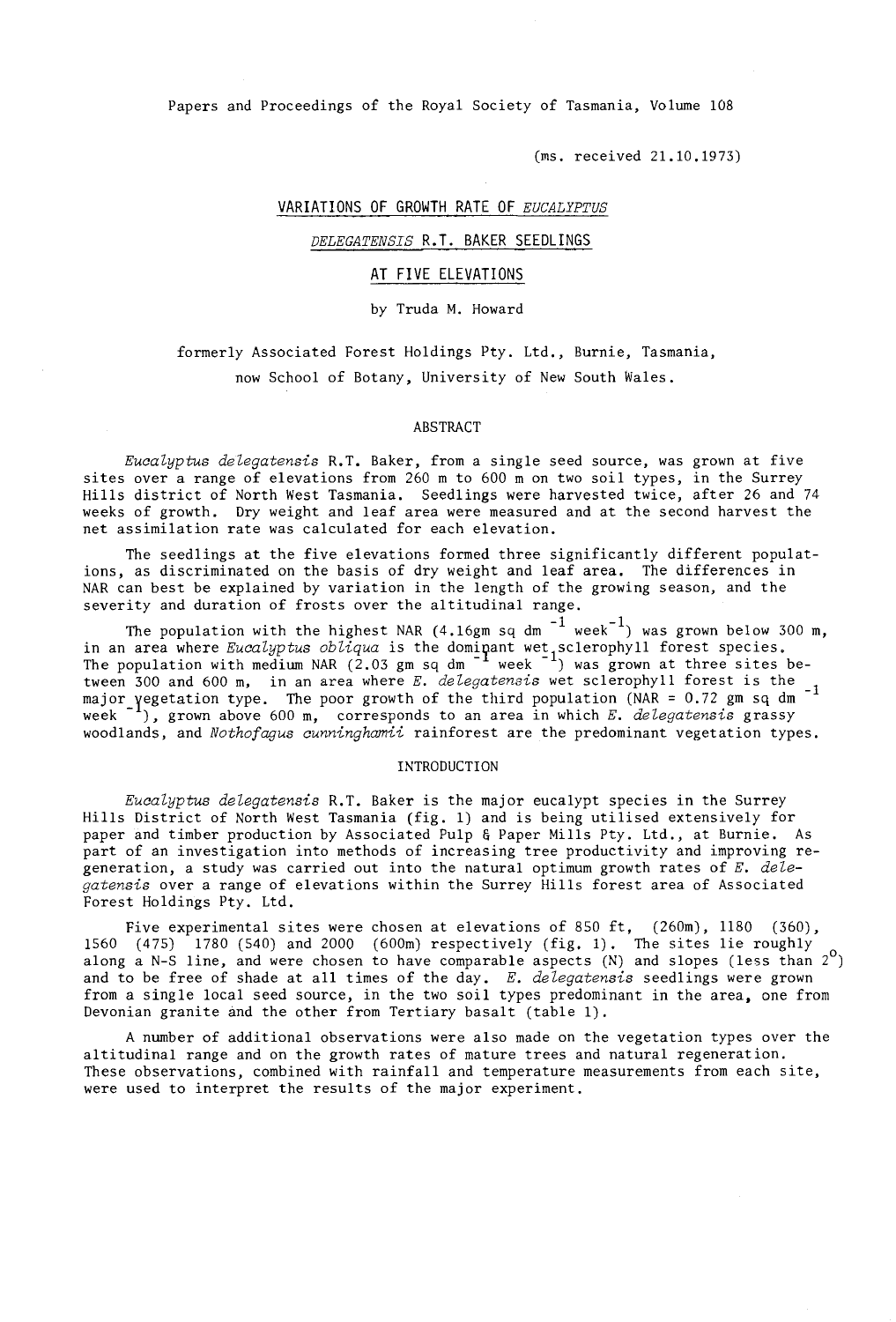

FIG.1. - Map of Surrey Hills District of N.W. Tasmania. (Inset shows location of detailed map). Experimental soil and seed collection sites are shown.

### METHOD AND MATERIALS

At each experimental site an excavation of 1.5x6xO.6m deep was prepared. Each excavation was lined with plastic sheeting, and divided into one hundred compartments O.3xO.3xO.6m deep with black painted hardboard sheeting. Each set of 100 compartments in each block were randomly filled with granitic soil, the remainder with basaltic soil.

The soils used at all five sites came from the same two sources, the basaltic from the top 0.6m of a kraznozem at 54Om, and the granitic from the top 0.3m of a yellow podzolic (Stephens 1962) soil at 335m. Some chemical and physical properties of these soils are shown in table 1. Soils were sieved to remove stones and roots. The soil in the compartments was allowed to settle, then topped up to a uniform distance below the tops of the hardboard divisions.

Meteorological stations were set up at each experimental site, and weekly maximum and minimum screen temperatures, together with weekly rainfall measurements were made throughout the experiment. Part way through the experiment, an additional thermometer was installed at each site, at ground level, so that soil surface minima could be measured weekly.

*E. delegatensis* seed collected in' pecember 1969 from a large number of young trees in a plantation at 535m was used for the experiment. The moistened seed was stratified at  $10C$  for two weeks prior to broadcasting over all soil compartments at each elevation in the first week of October, 1970. Germination started in the first week of November and by the end of the month, through thinning and transplanting, each compartment contained a single seedling.

An initial harvest of ten seedlings from each  $soil/site$  combination was made in the second week of May 1971, and a second harvest of 20 seedlings from each combination in the first week of April 1972. At each harvest, leaf area and seedling oven dry weight were measured.

## RESULTS

The means and standard errors for oven dry weight and leaf area at each soil/site combination are. given in tables 2 and 3. For seedlings at each elevation, "t" tests were carried out on dry weight and leaf area results to determine whether there were significant differences between plants grown on the two soil types. With one exception (at  $475m$ ) in the first harvest) differences in soil type were not reflected by significant differences in either dry weight or leaf area production.

New elevation means were calculated combining results for both soil types, and "t" tests between elevations carried out. The results of these tests are summarised in table 4. At 475m, the difference in both seedling dry weight and leaf area were highly significantly different between soil types, hence each is treated separately in comparisons with other elevations (table 4a).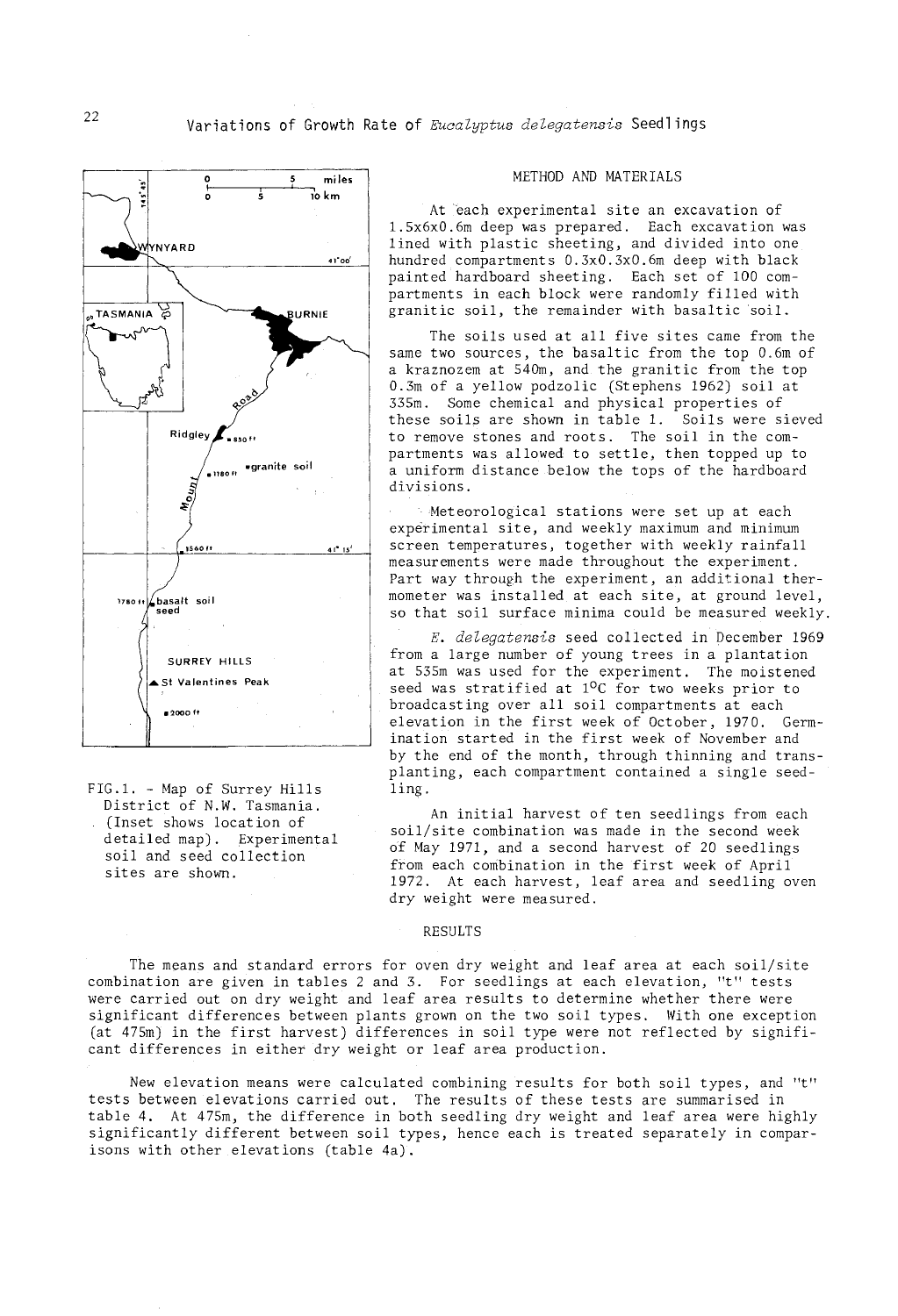# TABLE 1

Some chemical and physical properties of the two soil types used in the experiment.

Granitic  $=$  top 300mm of a yellow podzolic developed on Devonian granite.

Basaltic = top 600mm of a kraznozem developed on Tertiary basalt.

| Characteristic                   | Granitic | Basaltic  |  |
|----------------------------------|----------|-----------|--|
| рH                               | 4.8      | 5.0       |  |
| Sand and Gravel Content          |          |           |  |
| % Gravel (2mm + in diam)         | 14       | 18        |  |
| % Coarse Sand $(2 - 0.2$ mm)     | 58       | 26        |  |
| $$$ Fine sand $(0.2 - 0.2$ mm)   | 17       | 12        |  |
| % Clay and silt (by subtraction) | 12       | 44        |  |
| Water Stable Soil Aggregates     |          |           |  |
| % 4mm + in diam                  | 5.8      | 20.9      |  |
| $%$ 4mm - 2 mm                   | 14.2     | 22.1      |  |
| $% 2 - 1.003$ mm                 | 26.2     | 16.5      |  |
| $% 1.003 - 0.500$ mm             | 24.3     | 10.2      |  |
| $% 0.500 - 0.250$ mm             | 13.6     | 5.4       |  |
| pF (wilting point)               | 4        | 28        |  |
| Colour                           | Grey     | Red-brown |  |
| P ppm (HC1 extractable)          | 59       | 741       |  |
| N % (Kjeldahl)                   | 0.14     | 0.21      |  |
| N/P                              | 28.5     | 4.3       |  |

# TABLE 2

Seedling dry weight (g) means and standard errors for each soil/elevation combination at each of two harvest times.

First harvest - 26 weeks after germination

Second harvest - 74 weeks after germination

| Soil            |                    | Granitic             | Basaltic           |                    |  |  |  |
|-----------------|--------------------|----------------------|--------------------|--------------------|--|--|--|
| Elevation<br>mn | 1st Harvest        | 2nd Harvest          | 1st Harvest        | 2nd Harvest        |  |  |  |
| 260             | 7.78<br>$+2.14$    | $^{+76.2}_{-13.5}$   | $^{+6.81}_{-1.87}$ | $^{+94.3}_{-23.0}$ |  |  |  |
| 360             | 3.25<br>$+1.14$    | $+ \frac{50.2}{5.1}$ | $^{+0.93}_{-0.47}$ | $^{+38.0}_{-6.1}$  |  |  |  |
| 475             | $^{7.21}_{-2.08}$  | $^{+31.9}_{-3.6}$    | $^{+1.60}_{-0.43}$ | $^{+42.4}_{-6.9}$  |  |  |  |
| 540             | $^{+2.78}_{-1.13}$ | $^{+48.3}_{-5.3}$    | $^{1.20}_{-0.43}$  | $^{+38.0}_{-10.2}$ |  |  |  |
| 600             | $^{1.10}_{-0.28}$  | $^{+17.3}_{-1.7}$    | $^{+0.71}_{-0.14}$ | $^{+26.0}_{-4.4}$  |  |  |  |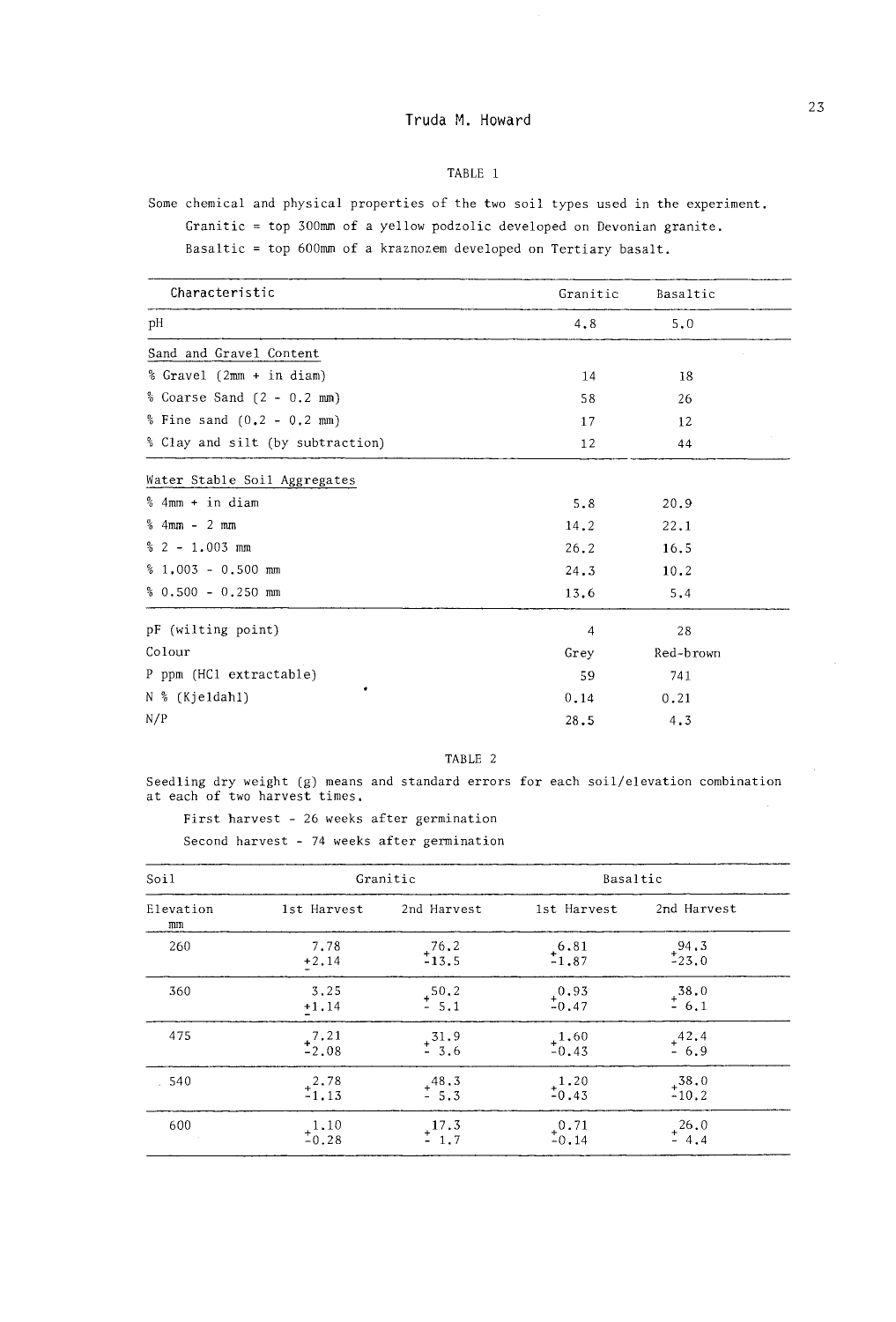#### TABLE 3

Seedling leaf area (sq dm) means and standard errors for each soil/elevation combination at each of two harvest times.

First harvest - 26 weeks after germination

Second harvest - 74 weeks after germination

| Soi1           |                    | Granitic                                      | Basaltic           |                               |  |  |
|----------------|--------------------|-----------------------------------------------|--------------------|-------------------------------|--|--|
| Elevation<br>m | 1st Harvest        | 2nd Harvest                                   | 1st Harvest        | 2nd Harvest                   |  |  |
| 260            | $^{4.31}_{-1.15}$  | $^{+24.07}_{-4.43}$                           | $^{4.17}_{-1.12}$  | $+ \frac{30.08}{7.44}$        |  |  |
| 360            | $^{1.84}_{-0.21}$  | $+\frac{15.42}{1.51}$                         | $^{0.59}_{-0.27}$  | $^{+13.44}_{-1.84}$           |  |  |
| 475            | $^{13.61}_{-0.92}$ | $+ 7.47$<br>$- 0.77$                          | $^{+1.06}_{-0.29}$ | $^{+11.86}_{-1.66}$           |  |  |
| 540            | $^{1.39}_{-0.41}$  | $^{+13.54}_{-1.40}$                           | $^{+0.76}_{-0.25}$ | $^{+11.92}_{-2.87}$           |  |  |
| 600            | $^{+0.70}_{-0.18}$ | $\begin{array}{cc} 5.10 \\ -0.44 \end{array}$ | $^{+0.45}_{-0.09}$ | $\frac{+}{-}$ 7.70<br>$-1.26$ |  |  |

At the second harvest, the leaf area at 475m was significantly different (5%) between the two soil types; however, as this difference was not observed in the dry weights, the results for granite and basalt soils were combined for the purposes of further testing (table 4b).

### TABLE 4A

Results of "t" tests carried out on 26 week old seedlings between sites\*. Figures in the body of the table are the probabilities of the difference between sites compared being not significant.

| 600       | 540       | 475 G | 475 B | 360       | 260       | Site Elevation<br>m |
|-----------|-----------|-------|-------|-----------|-----------|---------------------|
| 0.001     | 0.001     | NS.   | 0.001 | 0.001     |           | 260                 |
| 5.0       | <b>NS</b> | 0.01  | ΝS    |           | 0.001     | 360                 |
| <b>NS</b> | <b>NS</b> | 0.02  |       | <b>NS</b> | 0.02      | 475 B               |
| 0,001     | 0.01      |       | 0.01  | 0.01      | <b>NS</b> | 475 G               |
| 0.01      |           | 0.01  | ΝS    | <b>NS</b> | 0.001     | 540                 |
|           | 0.05      | 0.001 | ΝS    | 0.05      | 0.001     | 600                 |

LEAF AREA

\* 475m is treated twice, 475B (basalt sample) 475G (granite sample), because there was a significant difference between growth on the two soils at this site.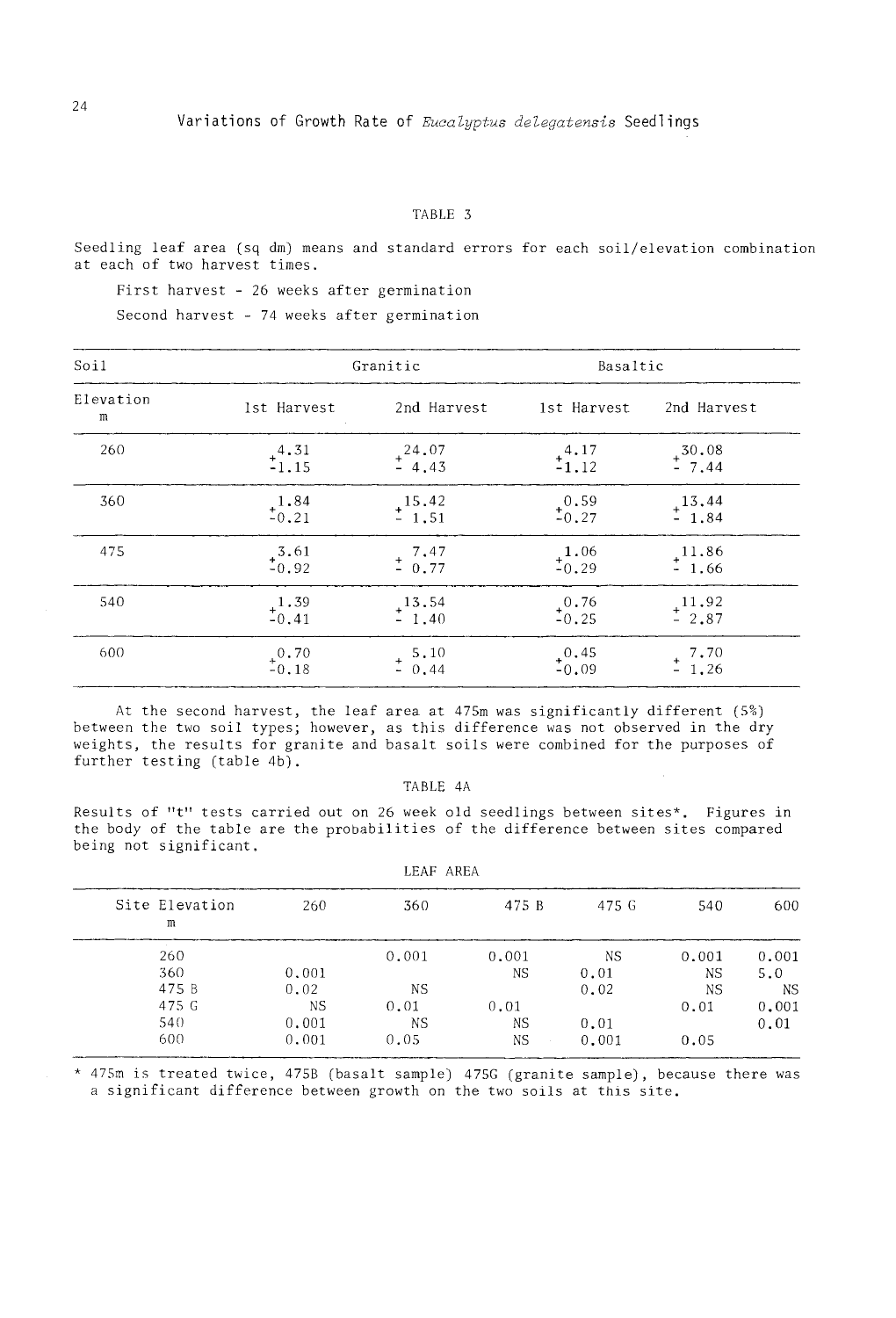#### TABLE 4B

Results of "t" tests carried out on 74 week old seedlings between sites.

LEAF AREA

| Site<br>Elevation<br>m | 260   | 360       | 475   | 540       | 600   |
|------------------------|-------|-----------|-------|-----------|-------|
| 260                    |       | 0.01      | 0.001 | 0.001     | 0.001 |
| 360                    | 0.01  |           | NS    | <b>NS</b> | 0.001 |
| 475                    | 0.001 | NS.       |       | NS        | 0.01  |
| 540                    | 0.001 | <b>NS</b> | ΝS    |           | 0.001 |
| 600                    | 0.001 | 0.001     | 0.001 | 0.01      |       |

In table 5, the net assimilation rate for each soil/elevation combination is shown. The net assimilation rate was calculated from the following formula:-

$$
\text{NAR} = \frac{W_2 - W_1}{t_2 - t_1} \qquad \frac{log_e A_2 - log_e A_1}{A_2 - A_1}
$$

where  $W_2$ ,  $W_1$  = final and initial dry weights (gm)

 $A_2$ ,  $A_1$  = final and initial leaf areas (sq dm)

 $t_2-t_1$  = duration of experiment (weeks)

In this case, the first harvest was that taken after <sup>26</sup> weeks of growth, the final harvest, that taken after 74 weeks.

### TABLE 5

The net assimilation rate (g sq dm  $^{\rm -1}$  week  $^{\rm -1})$  at each elevation/soil combination between the first (26 weeks) and second (74 weeks) harvests.

|                       | SOIL     |          |
|-----------------------|----------|----------|
| $Elevantion - m$      | Granitic | Basaltic |
| 260                   | 3.25     | 4,20     |
| 360                   | 2.25     | 1.78     |
| 475                   | 1.18     | 1,96     |
| 540<br><b>College</b> | 2.05     | 1.77     |
| 600                   | 0.78     | 1.21     |
|                       |          |          |

Seedlings at both 475 and 540 m were subject to insect attack during their second summer's growth. Insect damage was kept to a minimum by removing all insects each week; however, at both sites, nearby mature trees of *E. delegatensis* provided a source of insects for constant infestation. The main insects involved were leaf-eating Chrysomelidae larvae and sap-sucking *Amorbus* sp. (Hemiptera) adults which destroyed growth apices by feeding on their soft tissues.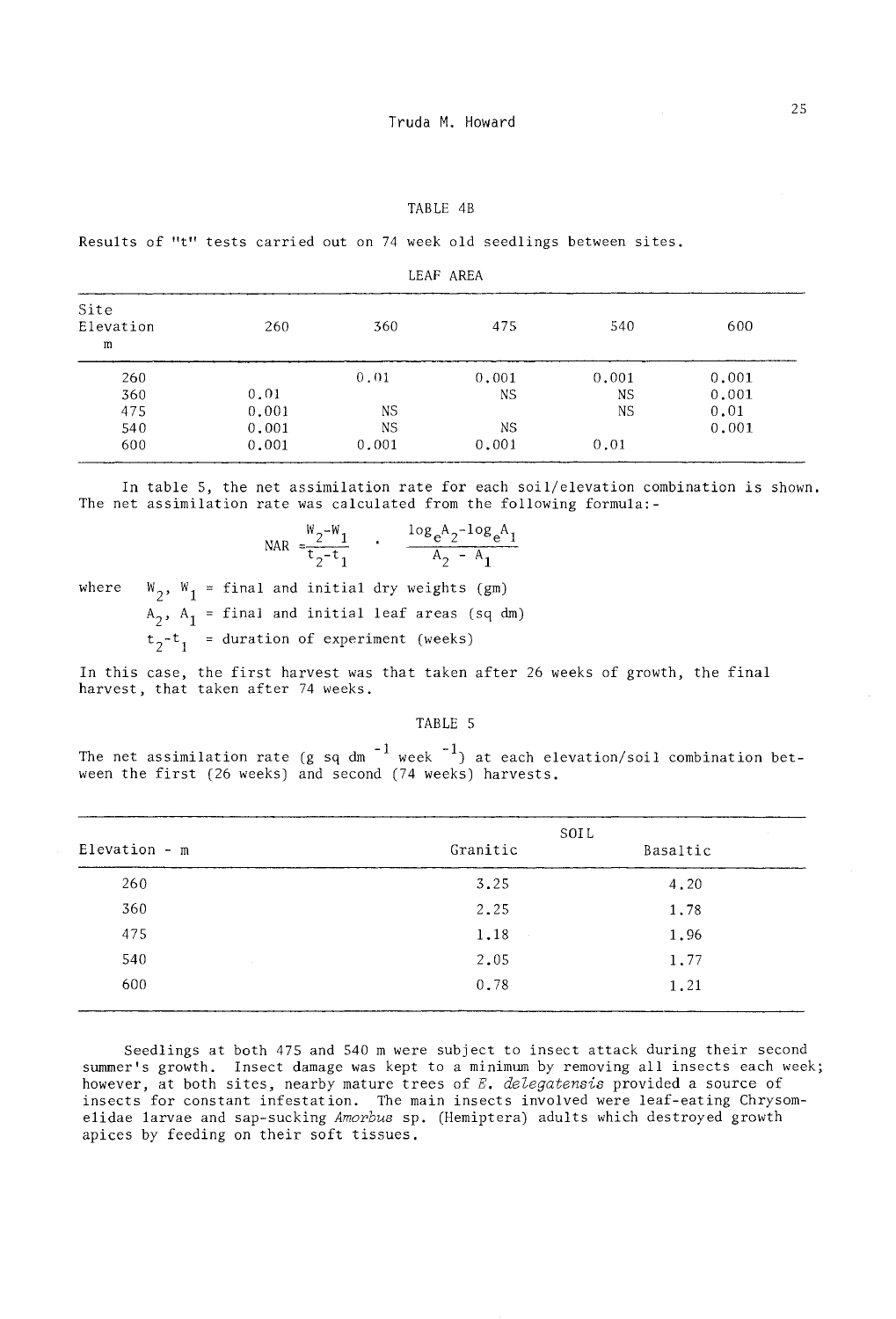## DISCUSSION

# First Harvest

The results of the first harvest (tables 2, 3, 4A, 5) are difficult to interpret, due in part to the small number (10) of replicates of each soil/elevation combination. In general, dry weight and leaf area production decrease with increase in elevation, with only one notable exception; on the granite soil at 475m, growth was comparable with that at 260m, whereas the growth on the basalt soil was similar to that at 360, 540 and 600m. Probably this superior growth was due to particularly favourable establishment conditions in the granite soil. In terms of major plant nutrients (P and N), the basalt soil is far superior to the granite (table 1); however, structural attributes are also markedly different between soils. Glasshouse trials using a range of tree species, including  $E$ . delegatensis, have shown that growth is consistently superior on basalt soil, which suggests that soil structure, probably in relationship to establishment, may have been the differentiating factor in the field.

### Second Harvest

The results of the second harvest are more clear-cut than for the first, in part due to the increase in sample size to twenty. The significant differences between dry weight on granitic and basaltic soils at 475m have disappeared; however, differences in leaf area are present, due in this case to heavier insect grazing on the granite grown seedlings.

The tendency for dry weight and leaf area production to decrease with increase in elevation is very marked. However, rather than a directly linear relationship, the five elevations can be divided into three groups on the basis of"t" tests between sites. The growth characteristics of seedlings in each group can be summarised as follows **:-**

### Population A

Including all seedlings at 260m Good dry weight and leaf area production High net assimilation rate Population means : DW :  $85.2 \div 13.4$  g LA : 27.08 - 4.34 sq dm

NAR : 4.16 g  $\,$  sq dm  $^{-1}$  week  $^{-1}$ 

# Population B

Including all seedlings at 360, 475 and 540m Medium - poor dry weight and leaf area production Medium - low net assimilation rate Population means

> $DW: 41.4 \div 2.7 g$ LA :  $12.27 \div 1.01$  sq dm NAR :  $2.03$  g sq dm  $^{-1}$  week  $^{-1}$

# Population C

Including all seedlings at 600m Poor dry weight and leaf area production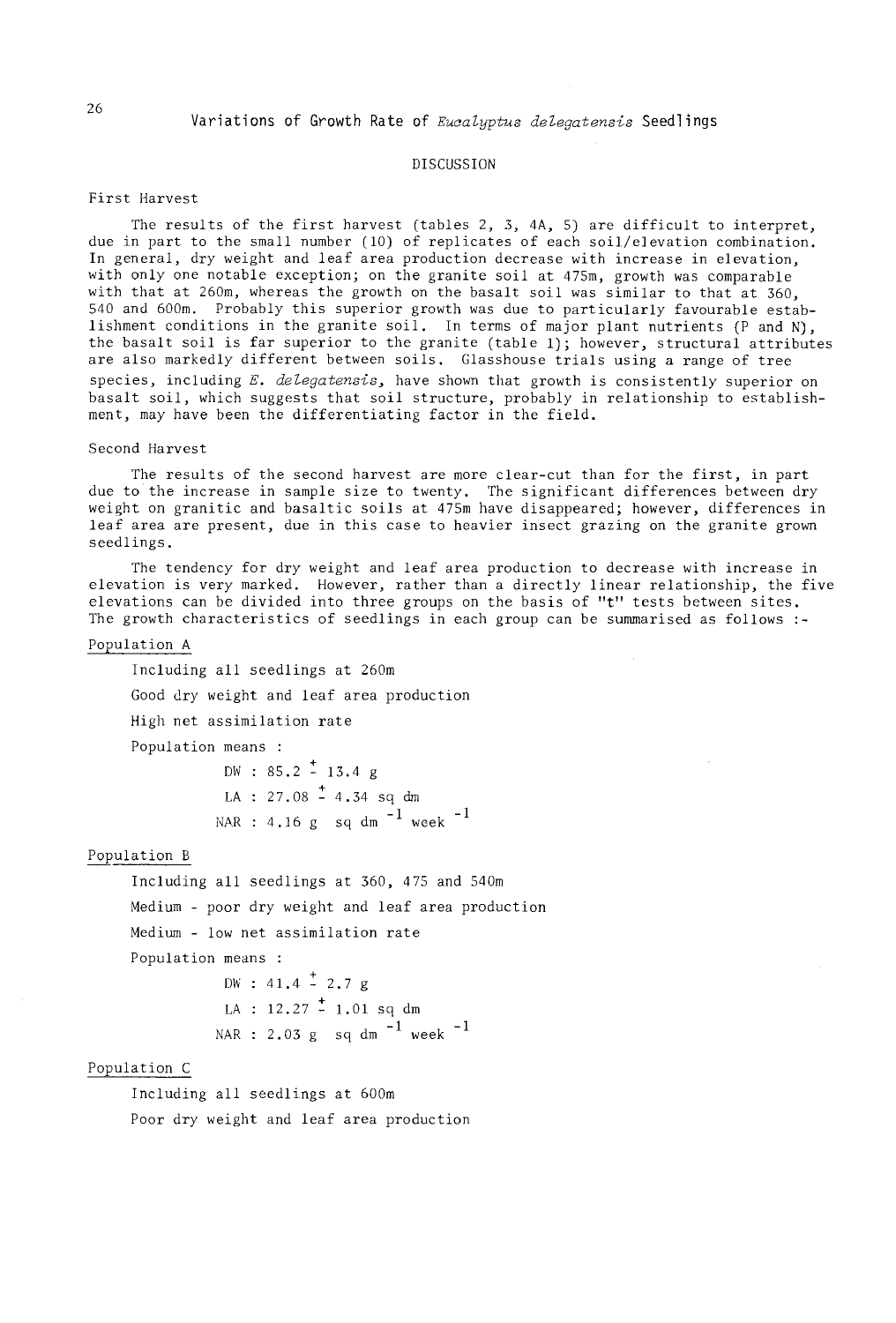Low net assimilation rate

Population means :

 $DW: 21.6 \div 2.5 g$  $LA : 5.95 \div 0.65$  sq dm NAR : 0.72 g  $\,$  sq dm  $^{-1}$  week  $^{-1}$ 

In tables 6 and 7, monthly and annual mean temperatures, and annual rainfall are summarised, for the 74 weeks of the experiment. The mean annual temperatures show a similar type of grouping to that found for seedling growth response, whereas rainfall increases more evenly with increase in elevation. Components of the mean annual temperature most important in reducing plant growth are frequent frosts, and their time of occurrence, and the shortness of the growing season. The growing season is defined as a period of time with mean air temperatures greater than 5.5<sup>o</sup>C (Baker 1950). If the NAR is to be regarded as the most informative parameter of plant growth measured, the relationship between the populations A: B: C is 6: 3: 1. If the length of the growing season alone is considered for these same elevation populations (based on records kept during the experiment), the corresponding ratios for A: B: C are 4: 3: 2. Clearly, the length of the growing season alone is unsufficient to account for all the variation between populations. In addition the number of frost free months (no temperature below 2.2 $^{\circ}$ C) can be considered for each elevation population. For population A, 5 months are frost free; for population B 2 months, and for population  $C$ , no months are frost free. For 11 months of the year population C (600m) was likely to receive a heavy frost (less than  $0^{\circ}$ C), whereas for population B heavy frosts are likely in 9 months of the year, and for population A for 2 months. At 600m air temperatures below  $-5^{\circ}$ C were likely to be received for two months of the year. During the experiment, individuals at 600m were visibly damaged by frost, once through loss of new spring growth, and twice by the loss of mature leaves in autumn. Both these types of damage severely retard growth.

### TABLE 6

Mean monthly temperatures  $(^0C)$  throughout the experiment (October 1970-May 1972) at each elevation.

| Month     |                |    |     |                                                       |  |           |  |                |     |        |
|-----------|----------------|----|-----|-------------------------------------------------------|--|-----------|--|----------------|-----|--------|
| Elevation | $J$ and $\sim$ | F. | - M | A                                                     |  | M J J A S |  | $\overline{0}$ | N D | Annual |
| 260       |                |    |     | 15.5 17.1 14.8 13.9 9.6 7.6 6.5 6.4 6.9 9.9 12.3 14.0 |  |           |  |                |     | 11.2   |
| 360       |                |    |     | 13.9 16.1 14.1 11.5 7.6 6.0 4.9 4.3 5.4 7.6 11.0 13.1 |  |           |  |                |     | 9.6    |
| 475       |                |    |     | 14.3 16.1 13.5 11.3 7.2 6.5 6.3 4.7 5.2 7.9 10.8 12.7 |  |           |  |                |     | 9.7    |
| 540       |                |    |     | 13.9 15.9 13.7 11.4 7.1 6.0 5.1 4.5 5.6 7.7 11.2 13.1 |  |           |  |                |     | 9.6    |
| 600       |                |    |     | 12.5 14.5 12.4 7.9 5.2 3.9 3.1 2.3 4.0 5.2 9.3 12.8   |  |           |  |                |     | 7.7    |

### TABLE 7

Mean annual rainfall (mm) over the period of the experiment (October 1970 - May 1972) at each elevation.

| Elevation (m) | Annual Rainfall (mm) |
|---------------|----------------------|
| 260           | 1424                 |
| 360           | 1470                 |
| 475           | 1530                 |
| 540           | 1730                 |
| 600           | 1860                 |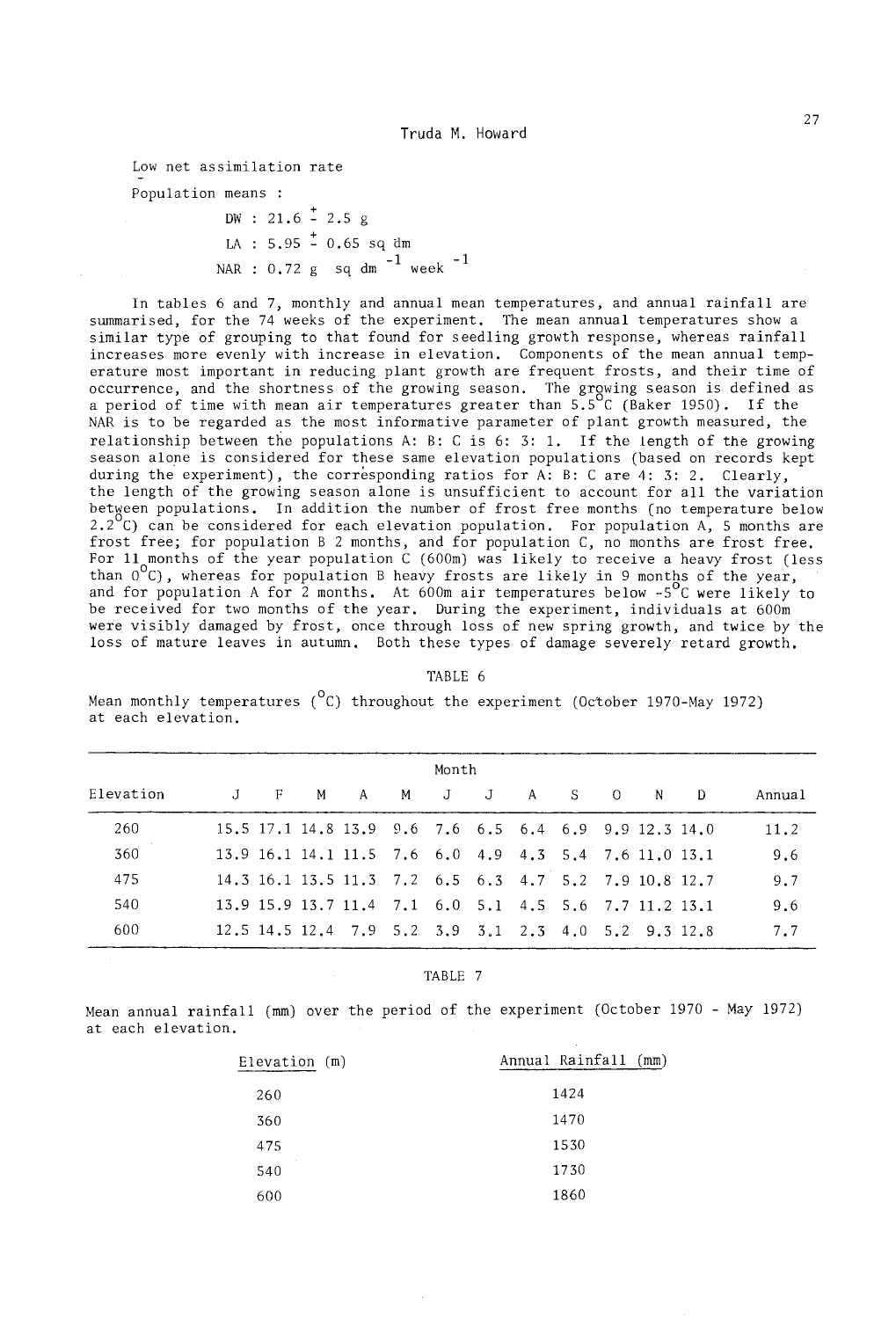At all population B sites, some autumn purpling of mature leaves was seen with the first heavy frost. However, these leaves survived, (and, presumably, functioned) well into the following summer. During the last ten months of the experiment, minimum temperatures were recorded at ground level, as well as under screens. The ground minimum at  $600\text{m}$ when spring growth was killed, was -10<sup>o</sup>C, though the screen minimum was only -2<sup>o</sup>C. Likewise, death of mature leaves in autumn occurred when a ground minimum of -12 $^{\text{O}}$ C was recorded, with a screen minimum of  $-4^{\circ}$ C. Ground minima as low as this were not recorded elsewhere, though  $-6^{\circ}$ C was common during the winter months at population B sites. Ground minima at 260m even in mid-winter, never fell below  $-4^{\circ}C$ ;  $-1^{\circ}C$  was the common winter ground minimum here. The fact that low ground and screen minima are not restricted to the winter season over 600m means that tender spring growth, and mature autumn growth, can both experience low temperatures without the gradual acclimatization of gradually lowering minima, which is the usual situation for populations Band A. Thus it appears that the occurrence of unseasonable frosts over 600m may be sufficient to

explain the greater reduction in the growth rate of population C seedlings than might be expected from data on the length of the growing season considered alone.

### GENERAL DISCUSSION

The three growth populations of *E. delegatensis* described in this paper can be broadly correlated with the length of the growing season and the degree and duration of frostiness in the Surrey Hills area. Both of these factors are directly influenced by the increasing elevation of the sites under study. The boundary between populations is not clearly defined, due to the limited number of sites used. At least one boundary, between populations Band C, corresponds with a change in physiography from a gently sloping N facing basaltic slope, to an undulating poorly drained basaltic plateau. Along this boundary a change in dominant vegetation type also occurs. On the gentle basaltic slope mixed *eucalypt-Nothofagus cunninghamii* forests are the main plant community, whereas on the plateau top though this community type does occur, pure *Nothofagus* rainforest, or *E. delegatensis* grassy woodlands predominate.

Below 300m, *E. delegatensis* becomes increasingly uncommon, being replaced by *E. obliqua.* Also, *Nothofagus cunninghamii* tends to be restricted to valleys below this elevation. Thus, in a general sense, the boundary between populations A and B marks the transition from wet sclerophyll forests dominated by *E. delegatensis*, to those dominated by *E. obliqua.*

The growth responses observed for seedlings of population B are typical of *E. delegatensis* in areas where it is <sup>a</sup> successful forest dominant. Over 600m, despite its natural occurrence in mixed forest *(eucalypt-Nothofagus)* , wet sclerophyll forest and grassy woodland, evidence is present from poor tree form, poor rates of tree growth (based on stem analyses), infrequency of successful seed set and the poor quality of natural regeneration, to support the hypothesis that *E. delegatensis* in this area is growing near the edge of its natural range. The very poor growth of the experimental seedlings of population C lends further support to this hypothesis.

Although there were no differences in dry weight and leaf area production between soil types at the time of the second harvest, evidence from glasshouse trials suggests that ultimately, growth rates on the granitic soil will fall behind those on basaltic soil. The equal, and occasionally superior, rates of establishment of *E. delegatensis* on granitic soil is an observation of importance in terms of forest management. Much poor tree form and heart rot, which make trees unsuitable for timber production, are probably initiated very early in tree growth, often by heavy insect attack. Vigorous early growth, even on a poor soil type, may counteract the effects of insect damage, so that ultimately good quality timber is produced, although taking longer to reach maturity than on more nutrient-rich soils.

28